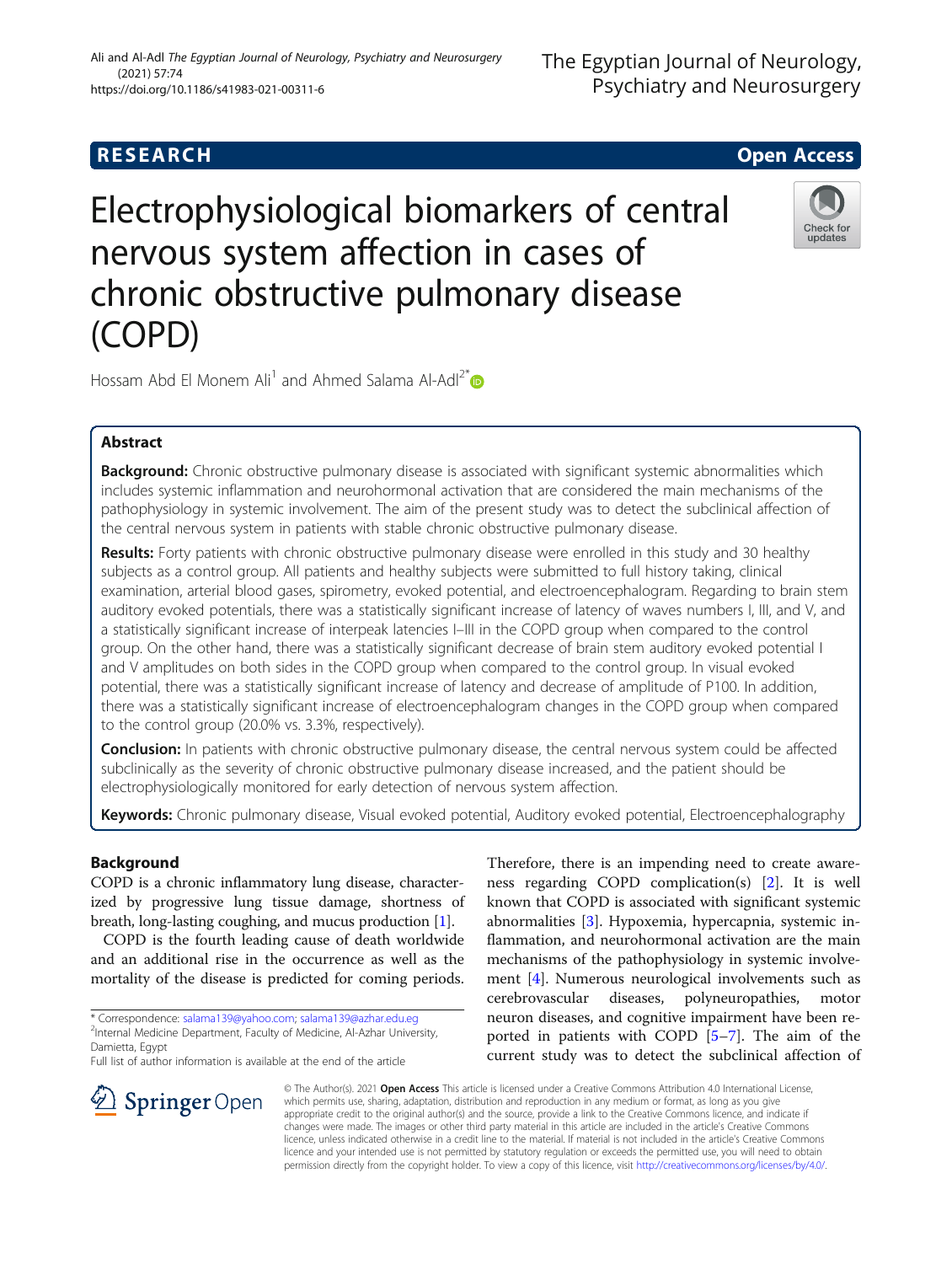the central nervous system of patients with stable COPD.

#### Methods

This study was designed as a case-control study, conducted on 40 patients with COPD and 30 age- and sexmatched nonsmoker, healthy subjects free from chest, and neurological symptoms, considered as a control group, the study was conducted at neurology, internal medicine, and chest departments, Al-Azhar University Hospital, New Damietta, Egypt.

#### Inclusion criteria

Inclusion criteria include patients diagnosed as COPD, according to the global initiative for chronic obstructive pulmonary disease (GOLD) criteria [\[8](#page-6-0)].

#### Exclusion criteria

Exclusion criteria include the following: (1) patients who had diabetes mellitus, stroke, demyelinating disease, chronic liver disease, chronic renal failure, and chronic alcoholism, neurotoxic drug use; (2) patients with auditory problems as detected on the detailed history and clinical examination, which interfere with brain stem auditory evoked potential (like cerebellopontine angle lesions, brainstem stroke, multiple sclerosis, or hearing loss); and (3) patients with concomitant visual impairment as detected on the detailed history and clinical examination, which interfere with visual-evoked potential (like cataract, glaucoma, vitreous opacities, marked visual impairment, multiple sclerosis, or any cerebral causes affecting the visual pathway).

All included subjects were submitted to the following: (1) complete history taking: with special emphasis on the main complaint, age, sex, smoking habits, duration of disease, risk factors (occupation, pollution, residential area), history of other systemic diseases; (2) clinical and neurological examination; (3) arterial blood gases: pH, partial arterial oxygen tension, partial arterial carbon dioxide tension and oxygen saturation were measured in arterial blood sample, at room air; (4) spirometric tests, and (5) neurophysiological assessment includes evoked potentials and electroencephalogram (EEG).

#### Spirometric tests

All patients underwent spirometry following the administration of 400 μg of salbutamol while the patient was stable; forced vital capacity (FVC), forced expiratory volume in one second (FEV1), and FEV1/FVC ratio were measured. Spirometric studies were conducted in accordance with the American Thoracic Society as follows [[9\]](#page-6-0): (a) explanation of the procedure to the patient carefully; (b) making sure that the patient was standing or sitting erect with feet firmly on the floor; (c) applying a

nasal clip to the patient's nose; (d) urging the patient to breathe in fully; (e) sealing the lips of the patient around the mouthpiece; (f) asking the patient to blast air out as fast and as far as he can until the lungs were completely empty; (g) asking the patient to breathe again as forcibly and fully as possible; and (h) at least three technically accepted maneuvers were done [[10\]](#page-6-0). Spirometric parameters were measured to confirm the diagnosis and to assess the severity of COPD by using GOLD criteria, which classify patients with COPD into 4 stages according to the value of FEV1. Mild COPD: FEV1/FVC < 0.70 FEV1 ≥ 80% normal, moderate COPD: FEV1/FVC < 0.70 FEV1 50 79% normal, severe COPD: FEV1/FVC < 0.70 FEV1 30–49% normal, very severe case of COPD: FEV1/ FVC  $< 0.70$  FEV1  $< 30\%$  normal or FEV1  $< 50\%$  predicted plus chronic respiratory failure.

### Evoked potentials which include auditory and visual evoked potentials

Studies were conducted via Nihon Kohden machine, Model UT- 0800 J. Box BOARD (2CH) For JB-942BK, made in Japan. Subjects were informed to take shampoo and bath of the scalp and strictly oil free on the daytime of recording. Disc electrodes placed on the scalp by 10– 20 standard system with a conductive gel.

#### Auditory brainstem evoked potentials (ABR)

The reference electrode was positioned on the vertex (CZ) and active electrode on the side of the mastoid on which side of the ear is stimulated. The ground electrode is connected on the forehead. Electrode impedance was checked. The amplifier that was on since the biological signals are very trivial. Automatic artifact rejection was used. Sweep velocity was 1 ms. Click acoustic stimuli at a rate of 11 pulses per second at an intensity of 90 dB hearing level to the ear stimulated and masking sound of 40 dB in the non-stimulated ear was given through headphone supplied by Medicaid. Electrical activity had low cut filters hertz and high cut filters 10 hertz in order to avoid any electrostatic and electromagnetic interferences including the domestic switches. One thousand auditory click responses were summed and averaged and displayed. In addition, recording latencies of ABR waves I, II, III, IV, and V, together with interpeak latencies (IPLs) of I–III, I–V, and III–V, and amplitudes of waves I and V were measured from recordings [[11\]](#page-6-0).

#### Visual evoked potential (VEP)

The reference electrode was positioned on the vertex (Cz) and active electrode on Oz, which is the highest point on the occiput. The ground electrode was connected on the forehead. Electrode impedance was checked. The amplifier was on since the biological signals are very small. Automatic artifact rejection was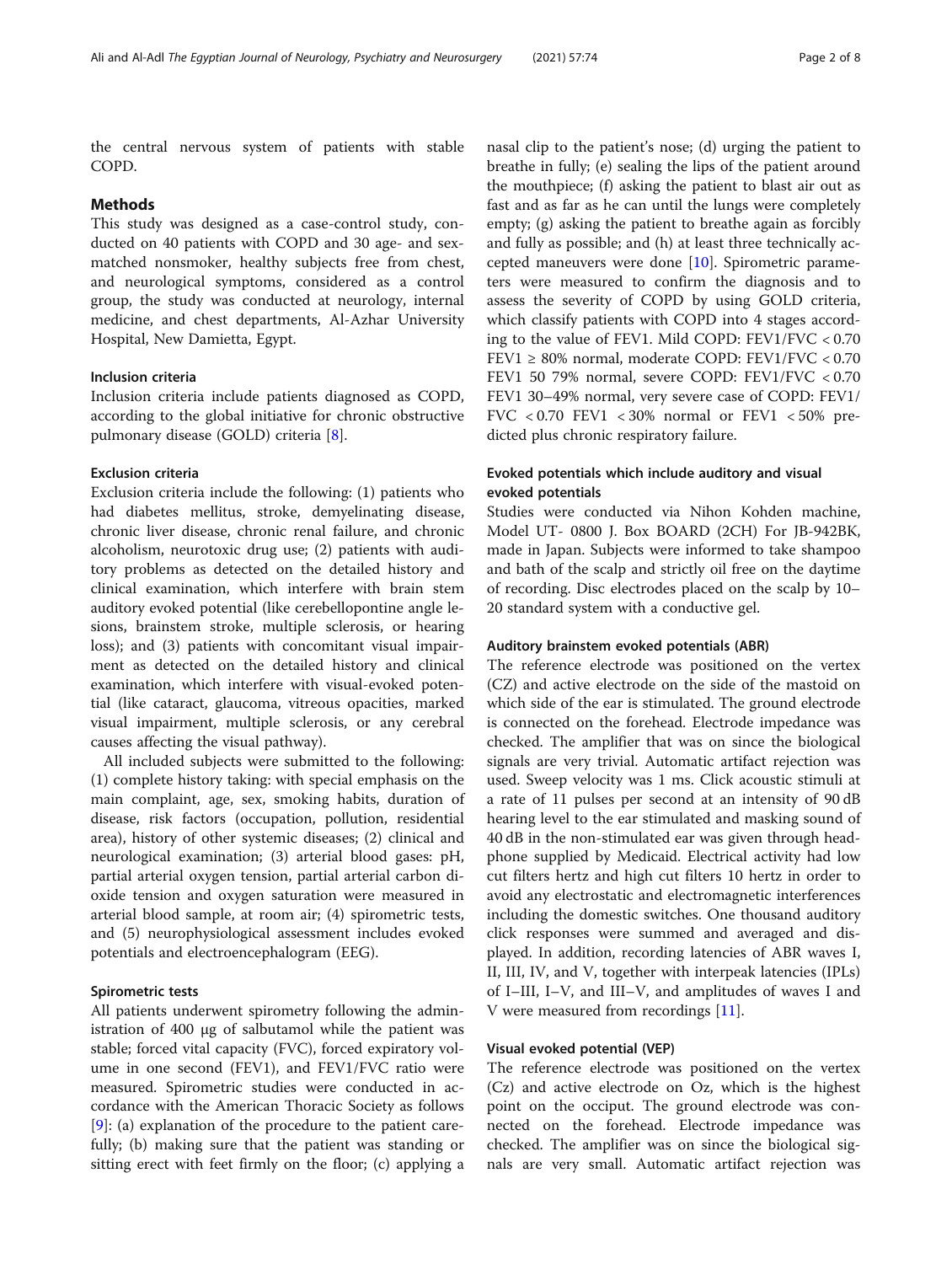used. VEPs record the electrical potentials that are produced by changing patterns in a monitor from the occipital cortex by using surface electrodes and amplifications. The most prominent component of VEP examination is the positive peak wave (P100) that develops at the 100th millisecond and is measured as a 100-ms average in normal individuals. The most important finding demonstrating optic nerve demyelination is a prolongation of P100 latency. VEP recordings were performed with an analysis time of 500 ms and the sweep speed of 50 ms. Low- and high-frequency filter settings were 1 and 100 Hz, respectively. Throughout the testing, all patients were settled in a semi-darkened room, with the stimulus presented on a monitor 100 cm from the tested eye. The monitor has the appearance of a draft board in which black squares turn to white and white squares turn to black (pattern reversal) at a rate of one to two times per second. One of the eyes was covered, and the individual was requested to look at the fixation point [[11\]](#page-6-0).

#### Interpretation of data from visual evoked potential

Inspection of the normal VEP reveals three identifiable waveforms: N75, P100, and N145. The P100 is a positive potential at about 100 ms and is the only one used for VEP interpretation.

Brain stem auditory evoked potential interpretation of the data is as follows: the waves of interest are all convex and have the same multi-lobed appearance, the waves routinely analyzed in BAEP testing are numbered I through V. Waves I and V should be identified first. Wave I is approximately 2 ms after stimulus. Also, its only wave presents on ipsilateral but not contralateral record when recording also from a contralateral electrode derivation. Wave V normally appears at approximately 6 ms and is often combined with wave IV into a single complex waveform. Wave V is also the first waveform whose falling edge dips below the bassline [\[11\]](#page-6-0).

#### Electroencephalogram (EEG)

Studies were conducted at air conditioned, quiet room via Analog EEG Neurofax machine; Model EEG – 7410 K. Made in japan. Procedures: A direct representation of the cerebral signal amplified many times to be displayed on paper. Surface electrodes are fixed to the skin by using electrode gel. Locate the positions for electrodes using the 10–20 Electrode Placement System. Electrode impedance should be at least 100 ohms and no more than 5 k. Basic EEG rhythms, rhythm description normal: alpha 8–13 Hz posterior dominant rhythm in older children and adults. Beta > 13 Hz normal in sleep theta 4–7 Hz drowsiness and sleep delta < 4 Hz sleep, abnormal (epileptiform) activity consists of spikes that have a duration of less than 70 ms, sharp waves that have a duration of 70–200 m, and slow waves that have a duration of more than 200 m [[11\]](#page-6-0). Interpretation included normal or abnormal, how the recording is abnormal (focal or generalized), and which area was mostly affected in addition to the clinical implications of the finding; in our study, all EEG records were revised by the same interpreter of EEG.

#### Statistical analysis

The collected data were coded and statistically analyzed using SPSS program for Windows version 16 (SPSS Inc., USA). Parametric numerical data were expressed as mean and standard deviation (SD), while qualitative data were expressed as relative frequency  $(n)$  and percent distribution. Independent sample (t) Student's test was used for comparison between two means for parametric variables and Mann-Whitney  $(U)$  test for non-parametric numerical variables; in addition, qualitative data were compared by chi-square test  $(X^2)$ . For the correlation between two parameters, Spearman's correlation coefficient (r) was used. P value  $\leq$  0.05 was considered significant for the interpretation of results.

#### Results

The study was conducted on 40 patients with COPD and 30 healthy subjects and having the following characteristics: the mean age of the COPD group was 63.80± 2.13 years, while the mean age of the control group was 64.13±1.94 years. Male gender represented 85% of the COPD group and 70% of the control group, and there was no significant difference between both groups as regard either age or sex distribution. The mean-smoking pack per year in patients was 23.62 and SD was 14.5.

Regarding the Arterial Blood Gases and Pulmonary Function in studied groups there was a statistically significant decrease of So2 % (90.5 Vs 94.8) and FEV1∕ FVC (57 Vs 80.7) in COPD group when compared to control group (Table 1).

Table 1 Arterial blood gases and pulmonary function in the studied groups

|                       | <b>COPD</b> |           | Control |           | Ρ          |
|-----------------------|-------------|-----------|---------|-----------|------------|
|                       | Mean        | <b>SD</b> | Mean    | <b>SD</b> |            |
| So <sub>2</sub> %     | 90.57       | 1.87      | 94.83   | 0.87      | $< 0.001*$ |
| PH                    | 7.32        | 0.04      | 7.41    | 0.02      | $< 0.001*$ |
| PAO2 mmHq             | 64.25       | 5.98      | 74.13   | 1.33      | $< 0.001*$ |
| PCO <sub>2</sub> mmHq | 59.85       | 6.46      | 41.2    | 2.05      | $< 0.001*$ |
| FFV1 %                | 57.75       | 15.13     | 88.66   | 2.1       | $< 0.001*$ |
| FEV1 / FVC            | 57          | 9.36      | 80.76   | 2.69      | $< 0.001*$ |
| FVC%                  | 1           | 0.18      | 1.09    | 0.02      | $0.007*$   |
| $ - $                 |             |           |         |           |            |

\*Significant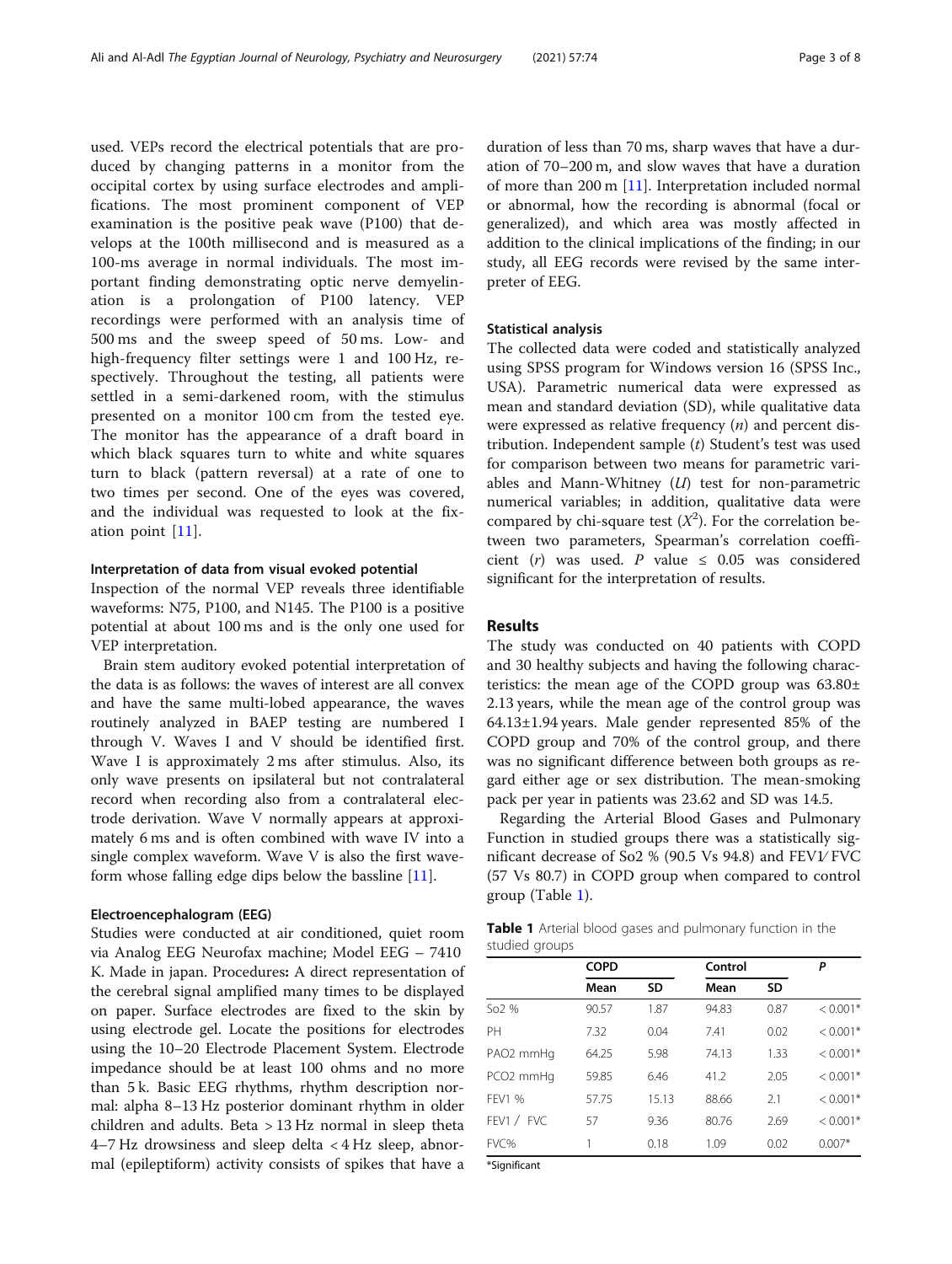The severity of COPD, according to GOLD criteria, was grade I in 3 cases (7.5%), grade II in 25 cases (62.5%), grade III in 8 cases (20.0%), and grade IV in 4 cases (10.0%).

Regarding the brainstem auditory evoked potentials, there was a significant increase of latency of wave numbers I, III, and V on both sides and a significant increase of IPLs I–III on the right side in the COPD group when compared to the control group. On the other hand, there was a significant decrease of BAEP-I and V amplitudes on right and left sides in the COPD group when compared to the control group (Table 2).

In the number of cases with affected brain stem auditory evoked potentials, there was a significant affection of the COPD group compared to the control group (42.5 vs  $10\%$ ) (Table 3), where a variation of  $\pm 3SD$  from the control values was accepted as abnormal.

Regarding the visual evoked potential (VEP), there was a significant increase of latency in 11 patients in the COPD group (27.5%) and a decrease of amplitude in 3 patients in the COPD group (7.5%) on both sides of P100 (Table 4).

There was a statistically significant increase in the number of cases affected in the COPD group compared

Table 2 Comparison between patient and control groups as regards the auditory brain stem evoked potential (ABR)

|                       |       | <b>COPD</b> |           | Control |           | P           |
|-----------------------|-------|-------------|-----------|---------|-----------|-------------|
|                       |       | Mean        | <b>SD</b> | Mean    | <b>SD</b> |             |
| I-Latency (ms)        | Right | 1.54        | 0.29      | 1.24    | 0.08      | $< 0.001*$  |
|                       | Left  | 1.61        | 0.31      | 1.28    | 0,09      | $< 0.001*$  |
| Il-Latency (ms)       | Right | 2.63        | 0.31      | 2.57    | 0.15      | $0.28$ (NS) |
|                       | Left  | 2.74        | 0.26      | 2.68    | 0.11      | 0.22(NS)    |
| III-Latency           | Right | 3.64        | 0.3       | 3.26    | 0.12      | $< 0.001*$  |
| (ms)                  | l eft | 3.64        | 0.27      | 3.3     | 0.09      | $< 0.001*$  |
| <b>IV-Latency</b>     | Right | 4.56        | 0.05      | 4.54    | 0.06      | $0.31$ (NS) |
| (ms)                  | Left  | 4.58        | 0.07      | 4.56    | 0.05      | $0.12$ (NS) |
| V-Latency             | Right | 5.88        | 0.27      | 5.45    | 0.11      | $< 0.001*$  |
| (ms)                  | Left  | 5.97        | 0.29      | 5.49    | 0.1       | $< 0.001*$  |
| IPLs                  | Right | 2.1         | 0.13      | 2.01    | 0.13      | $0.01*$     |
| $I=III$ (ms)          | Left  | 2.02        | 0.25      | 2.02    | 0.12      | 0.8(NS)     |
| P S                   | Right | 4.33        | 0.35      | 4.21    | 0.17      | $0.08$ (NS) |
| $I-V$ (ms)            | Left  | 4.35        | 0.42      | 4.2     | 0.17      | $0.07$ (NS) |
| IPLs                  | Right | 2.23        | 0.38      | 2.19    | 0.16      | 0.6(NS)     |
| $III-V$ (ms)          | Left  | 2.32        | 0.36      | 2.2     | 0.15      | $0.06$ (NS) |
| BAEP-I amplitude (µv) | Right | 0.33        | 0.02      | 0.67    | 0.04      | $< 0.001*$  |
|                       | Left  | 0.34        | 0.03      | 0.68    | 0.04      | $< 0.001*$  |
| BAEP-V amplitude (µv) | Right | 0.44        | 0.04      | 0.46    | 0.03      | $0.05*$     |
|                       | Left  | 0.45        | 0.04      | 0.47    | 0.04      | $0.035*$    |

IPL interpeak latency difference, NS non-significant, \*significant

Table 3 Comparison between patient and control groups as regards the number of cases with affected brainstem auditory evoked potentials

|              | <b>COPD</b> |               | Control | P value |           |
|--------------|-------------|---------------|---------|---------|-----------|
|              | Ν           | $\frac{0}{0}$ | Ν       | $\%$    |           |
| Normal       | 23          | 57.5          | -27     | 90      | $0.0012*$ |
| Abnormal     | 17          | 42.5          |         | 10      |           |
| *significant |             |               |         |         |           |

to the control group (35% vs 3.3%) as regards VEP (Table [5](#page-4-0)). where a variation of ±3SD from the control values was accepted as abnormal.

Regarding EEG changes, there was a statistically significant increase in the number of cases affected in the COPD group when compared to the control group (20.0% vs 3.3% respectively). Eight patients in the COPD group showed EEG changes: five of them have focal slow wave mostly at frontal and temporal regions, the other three patients showed generalized slowness, and one case in the control group showed focal slow wave at frontoparietal regions. No case of those with EEG changes had epileptic seizures (Table [6\)](#page-4-0).

Concerning to the correlation between COPD severity and different evoked potential, in ABR, there was a positive, significant correlation between wave I latency on the right and left side; wave IV latency on the right side, and negative correlation with IPls I-III on the left, IPLs I-V on both right and left sides, and IPLs III-V on right and left side. In this study, there was a significant increase of BAEP affection with increased severity of COPD, while no significant increase of VEP affection with increased severity of COPD (Table [7](#page-4-0)).

#### **Discussion**

Our study was conducted on 40 patients with COPD, the mean age was  $63.80\pm2.13$  year, 24 (85%) of them was male gender and 6 (15%) was female and 30 subjects as a control group with mean age 64.13±1.94 years, 21 (70 %) of them was male gender and 9 (30%) was female, and there was no statistically significant difference between both groups concerning either age or sex distribution. On the other hand, smoking packs/year was significantly higher in COPD when compared to the

Table 4 Comparison between patient and control groups as regards the visual evoked potential (VEP)

|            |                | <b>COPD</b> |      | Control |      |            |  |
|------------|----------------|-------------|------|---------|------|------------|--|
|            |                | Mean        | SD   | Mean    | SD   |            |  |
| Right P100 | Latency (ms)   | 107.9       | 8.1  | 95.36   | 3.45 | $0.005*$   |  |
|            | Amplitude (uv) | 4.39        | 0.63 | 4.95    | 0.32 | $< 0.001*$ |  |
| Left P100  | Latency (ms)   | 109.27      | 6.49 | 95.8    | 1.88 | $0.006*$   |  |
|            | Amplitude (uv) | - 4.39      | 0.69 | 5.03    | 0.33 | $< 0.001*$ |  |

\*significant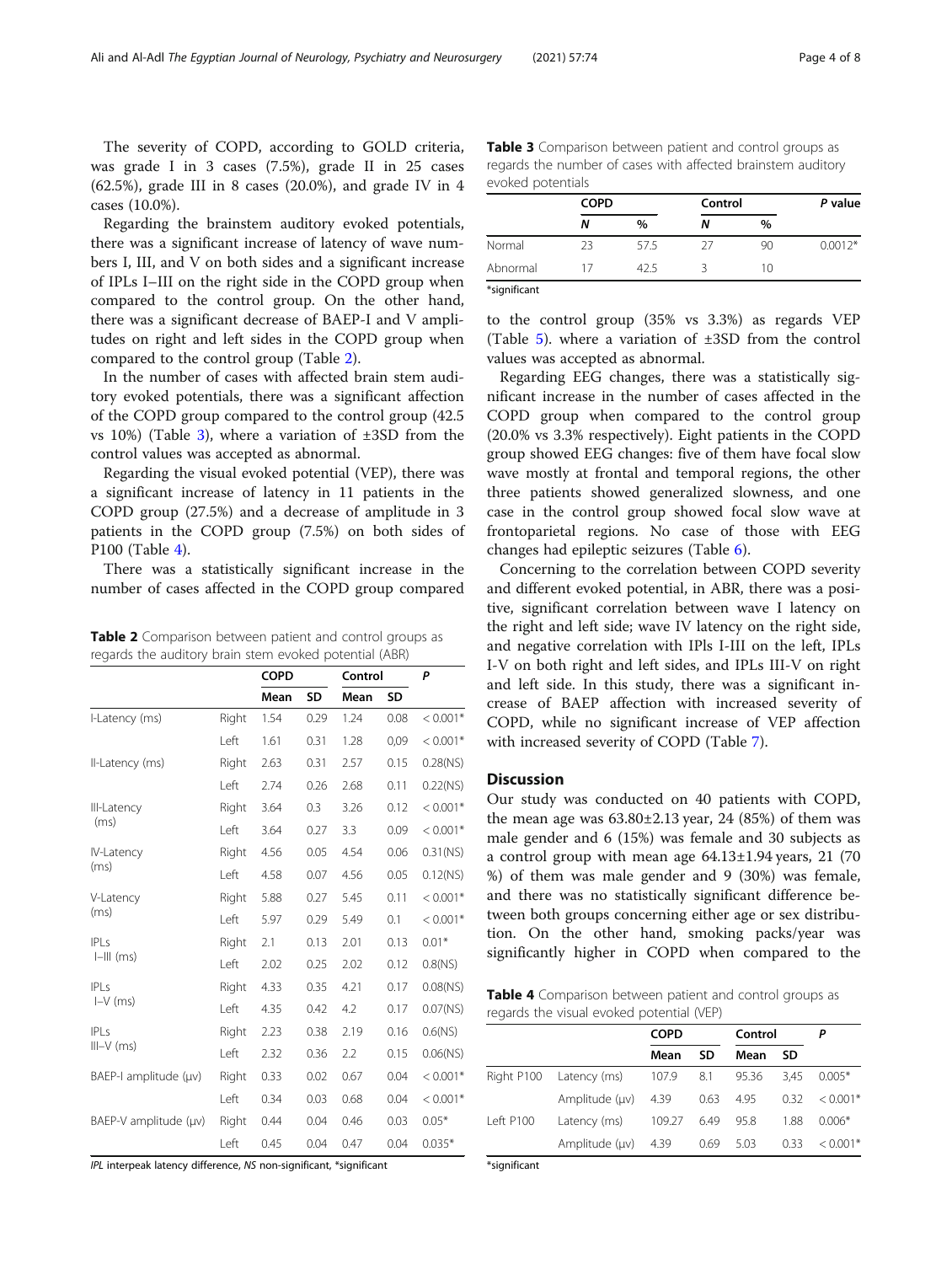<span id="page-4-0"></span>Table 5 Comparison between patient and control groups as regards the number of cases with affected brainstem auditory evoked potentials

|          | <b>COPD</b> |               | Control |      | P value   |
|----------|-------------|---------------|---------|------|-----------|
|          | N           | $\frac{0}{0}$ |         | $\%$ |           |
| Normal   | 26          | 65            | 29      | 96.7 | $0.0012*$ |
| Abnormal | 14          | 35            |         | 3.3  |           |
|          |             |               |         |      |           |

\*significant

control group  $(23.62\pm14.50 \text{ vs } 0.00\pm0.00, \text{ respectively}).$ In the present work, results of arterial blood gases revealed a significant decrease of SO2, pH, and PaO2 in the COPD group when compared to the control group. However, there was a significant increase of PCO2 in the COPD group when compared to the control group (59.85±6.46 vs 41.40±2.11, respectively).

In the present work, results of pulmonary function tests revealed a significant decrease of FEV1, FEV1/FVC, and FVC% in the COPD group when compared to the control group. These results are comparable to those reported by Calik- Kutukcu et al. 2014 [[12\]](#page-6-0) who reported that FVC, FEV1, FEV1/FVC, FEF25–75%, and PEF values of patients were significantly lower than those of healthy subjects ( $p = 0.001$ ).

The severity of COPD, according to the Global Initiative for Chronic Obstructive Lung Disease (GOLD) criteria mild (grade I) in 3 cases (7.5%), moderate (grade II) in 25 cases (62.5%), severe (grade III) in 8 cases (20.0%), and very severe (grade IV) in 4 cases (10.0%). Also, Calik-Kutukcu et al. [\[12](#page-6-0)] reported that, according to the Global Initiative for Chronic Obstructive Lung Disease (GOLD) criteria, 5% of patients had mild, 45% moderate, 30% severe, and 20% very severe.

In addition, Karthikkeyan et al. [\[13](#page-6-0)] reported that the severity of mild, moderate type-IIA, and moderate type-IIB forms of the disease were found to occur in 17, 63, and 20%, respectively, in the sample population. These results are comparable to the present study.

Chronic hypoxia in patients with COPD has been proposed as the most important cause of CNS involvement [[14\]](#page-6-0). In Kayacan et al.'s [14] study, statistically significant correlations were confirmed between brain-stem auditory evoked response and pulmonary function test and

Table 6 FFG results in the studied group

|            |          |              | <b>COPD</b> |                | Control        |       | P value  |
|------------|----------|--------------|-------------|----------------|----------------|-------|----------|
|            |          |              | N           | $\%$           | N              | $\%$  |          |
| <b>FFG</b> | Normal   |              | 32          | 80             | 29             | 96.67 | $0.039*$ |
|            | Abnormal | Total        | 8           | 20             | -1.            | 33    |          |
|            |          | Focal        | 5.          | $62.5 \quad 1$ |                | 100   |          |
|            |          | Geralizied 3 |             | 37.5           | $\overline{0}$ | 0     |          |

\*significant

| <b>Table 7</b> Correlation between COPD severity and evoked |
|-------------------------------------------------------------|
| potentials (visual and auditory)                            |

|                         |           | <b>GOLD</b> |             |
|-------------------------|-----------|-------------|-------------|
|                         |           | R           | P value     |
| <b>BAEP I latency</b>   | Right     | 0.93        | $< 0.001*$  |
|                         | Left      | 0.94        | $< 0.001*$  |
| <b>BAEP II latency</b>  | Right     | 0.3         | $0.06$ (NS) |
|                         | Left      | 0.26        | 0.10(NS)    |
| <b>BAEP III latency</b> | Right     | 0.92        | $< 0.001*$  |
|                         | Left      | 0.65        | $< 0.001*$  |
| <b>BAEP IV latency</b>  | Right     | 0.38        | 0.016       |
|                         | Left      | 0.24        | $0.12$ (NS) |
| <b>BAEP V latency</b>   | Right     | 0.16        | 0.33(NS)    |
|                         | Left      | $-0.07$     | $0.68$ (NS) |
| $ PL  -    $            | Right     | 0.01        | $0.93$ (NS) |
|                         | Left      | $-0.49*$    | $0.001*$    |
| $IPLI-V$                | Right     | $-0.66$     | $< 0.001*$  |
|                         | Left      | $-0.75*$    | $< 0.001*$  |
| IPL III-IV              | Right     | $-0.62$     | $< 0.001*$  |
|                         | Left      | $-0.54$     | $< 0.001*$  |
| BEAP I amplitude        | Right     | 0.001       | 0.99(NS)    |
|                         | Left      | $-0.07$     | $0.68$ (NS) |
| BEAP V amplitude        | Right     | $-0.12$     | $0.47$ (NS) |
|                         | Left      | 0.13        | $0.42$ (NS) |
| P100 right              | Latency   | 0.12        | $0.44$ (NS) |
|                         | Amplitude | 0.10        | $0.54$ (NS) |
| P100 left               | Latency   | 0.09        | $0.58$ (NS) |
|                         | Amplitude | 0.10        | 0.55(NS)    |

IPL interpeak latency difference, NS non significant, \*significant

blood-gas parameters. However, a correlation was found with acidosis and hypercarbia in blood-gas analysis [[15](#page-6-0)].

Concerning brain stem auditory evoked potentials, there was a statistically significant increase of latency of wave numbers I, III, and V on the right and left sides, and a statistically significant increase of IPLs I–III on the right side in the COPD group when compared to the control group. On the other hand, there was a statistically significant decrease of BAEP-I and V amplitudes on the right and left sides in the COPD group when compared to the control group. These results are comparable to those reported by Gupta et al.  $[16]$  who reported that, on the left ear, the latencies of waves I, III, and V in patients with COPD were prolonged significantly as compared to the healthy persons. The latencies of waves II and IV were also increased in the COPD group. Over the right side, there was significant prolongation of the latencies of waves III, IV, and V in the COPD group when compared to the healthy persons. The interpeak latencies (IPLs) of III–V and I–V were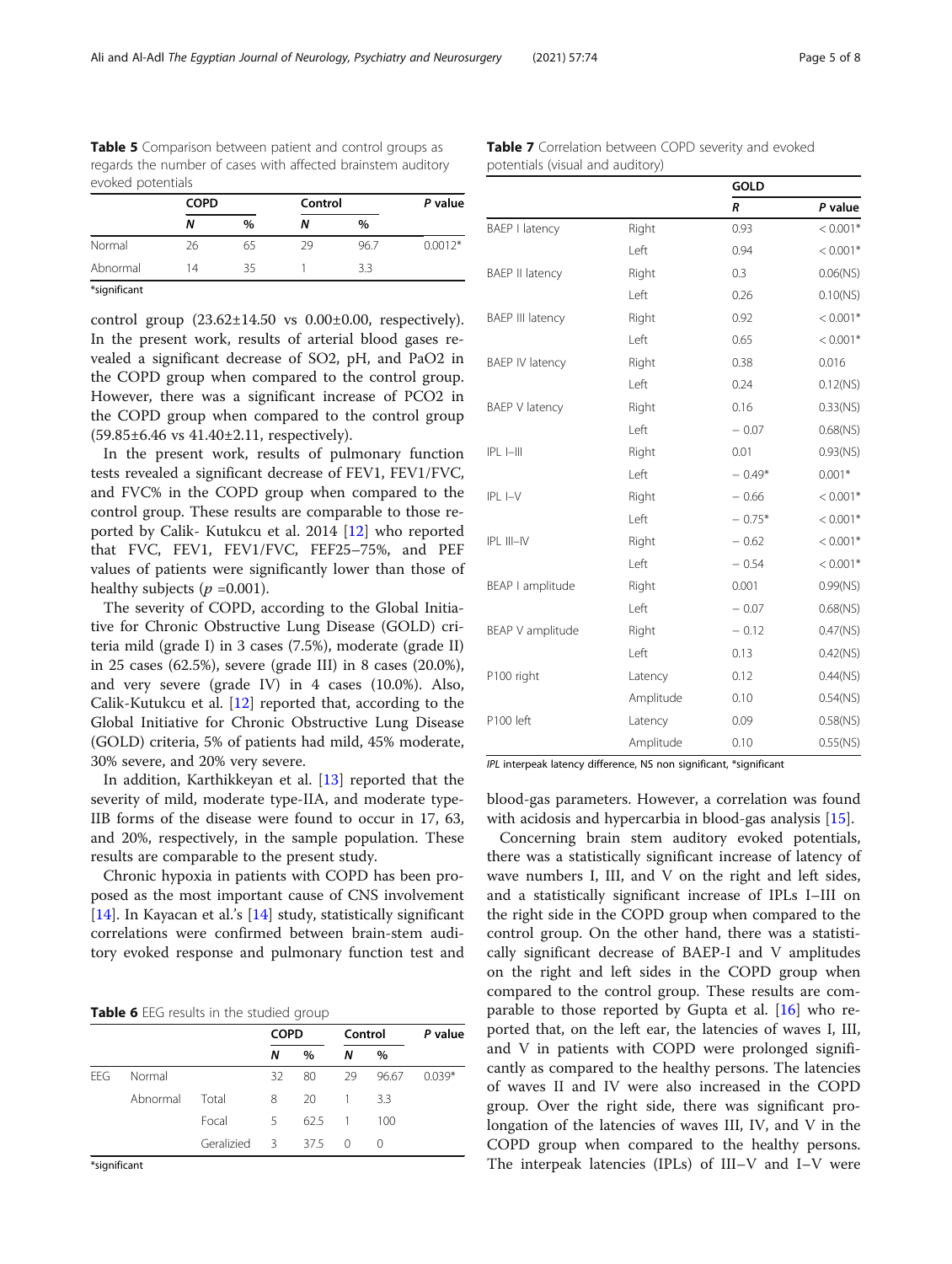significantly prolonged in cases of COPD as compared to healthy persons over both ears; furthermore, interpeak latency of I–III was significantly prolonged in the COPD group over the right ear. The amplitude of the wave I–Ia in cases with COPD was significantly decreased when compared to that in healthy volunteers, over both ears respectively. Also, the amplitude of the wave V–Va in patients with COPD was significantly decreased when compared with that in healthy persons, over both ears respectively.

In addition, Atis et al. [[17](#page-6-0)] reported that BAEP were abnormal in 16 (76.1%) of 21 cases; the most recorded abnormalities were prolonged wave I peak latency, prolonged wave V peak latency, and increased III–V IPL. An additional protruding abnormality was low wave I peak amplitude. In addition, there was a significant difference in the central transmission times between the patient and the control groups ( $P < 0.05$ ). However, the rate of abnormalities reported in this study is very high and this may be explained by the inclusion of cases with severe COPD in the study.

Furthermore, Shalabi et al. [\[18](#page-6-0)] stated that, over the left ear, the latencies of waves I, II, III, and IV were significantly increased in patients with COPD. Over the right ear, the latencies of waves I, II, III, IV and V were significantly increased in patients with COPD. The interpeak latencies (IPLs) of I–III, I–V, and III–V together with the amplitude of the waves I–Ia and V–Va were significantly dissimilar in patients with COPD on both left and right ears. In addition, the number and percentage of patients with COPD the brain-stem auditory evoked potentials abnormalities were more predominant among very severe cases with COPD on both left and right ears, as reported in this work. Also, ElKady et al. [[19\]](#page-7-0) reported a statistically significant difference for all audio-logical measures between the control group and patients with COPD.

It has been assumed that the abnormal BAEP findings are due to brainstem hypoxia, which increases with the severity of COPD. It had been demonstrated that depression of the auditory nerve–brainstem evoked response, as well as vestibular and VEP during severe hypoxemia. In addition to chronic hypoxemia and hypercapnia, other associated factors in cases with COPD, are included such as tobacco smoking, malnutrition, and medications used in COPD treatment, for example, long-acting inhaled β2 agonists, inhaled anticholinergic agents, inhaled glucocorticoids, and sustained-release theophylline, may be linked with neuropathy seen in patients with COPD [\[20\]](#page-7-0).

On the other hand, Barbieri et al. [[21\]](#page-7-0) described that there was no significant difference in BAEP in mild or moderate chronic respiratory insufficiency away from acidosis. In addition, Nakano et al. [\[22](#page-7-0)] studied evoked potentials in patients with chronic respiratory insufficiency but did not discover any significant differences in BAEP parameters between patients and controls.

The possible explanation for this contradiction may be attributed to the use of the more detailed BAEP parameters in the present study compared with Nakano's study [[22\]](#page-7-0), in which only wave I and I–V IPL were estimated.

In our study, BAEP abnormalities were prolonged wave I peak latencies, and low wave I peak amplitude, which represents the function of the peripheral field of the cochlear nerve. These findings suggested that cranial neuropathy may be common in patients with COPD. Another abnormality in our study was increased III–V IPL, which proposes the presence of CNS involvement at the upper brainstem level, as reported by Chiappa [[23\]](#page-7-0). However, the difference between COPD and control groups was statistically non-significant.

Regarding VEP, there was a significant increase of latency and decrease of amplitude on both the right and left sides of P100. These results going in accordance with Karthikkeyan et al. [\[13\]](#page-6-0) who reported that the latencies measured in response to stimulus were found to be prolonged highly significantly  $(P< 0.01)$  in patients with COPD than controls. While there was a highly significant ( $P < 0.01$ ) fall in the amplitude (P100) in patients with COPD. In addition, they found a positive correlation between disease severity and visual evoked potential. However, in the present study, we could not find such a correlation. In addition, Mikaeili et al. [\[24](#page-7-0)] reported that mean P100 latency in both eyes was significantly longer in patients with COPD when compared to healthy, nonsmoker controls. The significant increase in latency in patients with COPD may be attributed to synaptic delay or altered neuronal processing in the optic nerve which is in accordance with the suggestion of Gupta et al.  $[16]$  $[16]$ .

In the present work, the P100 latency is the most consistent one having the least variable peak. The latency of P100 in patients with COPD was prolonged than normal individuals in left and right eyes respectively, with a highly significant probability value  $(P< 0.01)$ . This finding is in agree with the studies by Demir et al. [\[25](#page-7-0)] and Singh et al. [\[26\]](#page-7-0). Sezer et al. [[27\]](#page-7-0) also showed that P100 value was altered in patients with COPD and further assumed that the elevations in latencies of P waves were brought about by the hypoxia, hypercapnea, and acidosis, resulting from COPD.

The amplitudes of P100 were highly significantly reduced in the COPD group, indicates the influence of COPD on VEP measurements, which agrees with the studies by Ozge et al. [\[28](#page-7-0)], Sohmer et al. [[29](#page-7-0)], and Gunn et al. [[30](#page-7-0)]. This reduction is attributed to hypoxemia and acidosis resulting in optic nerve damage by harming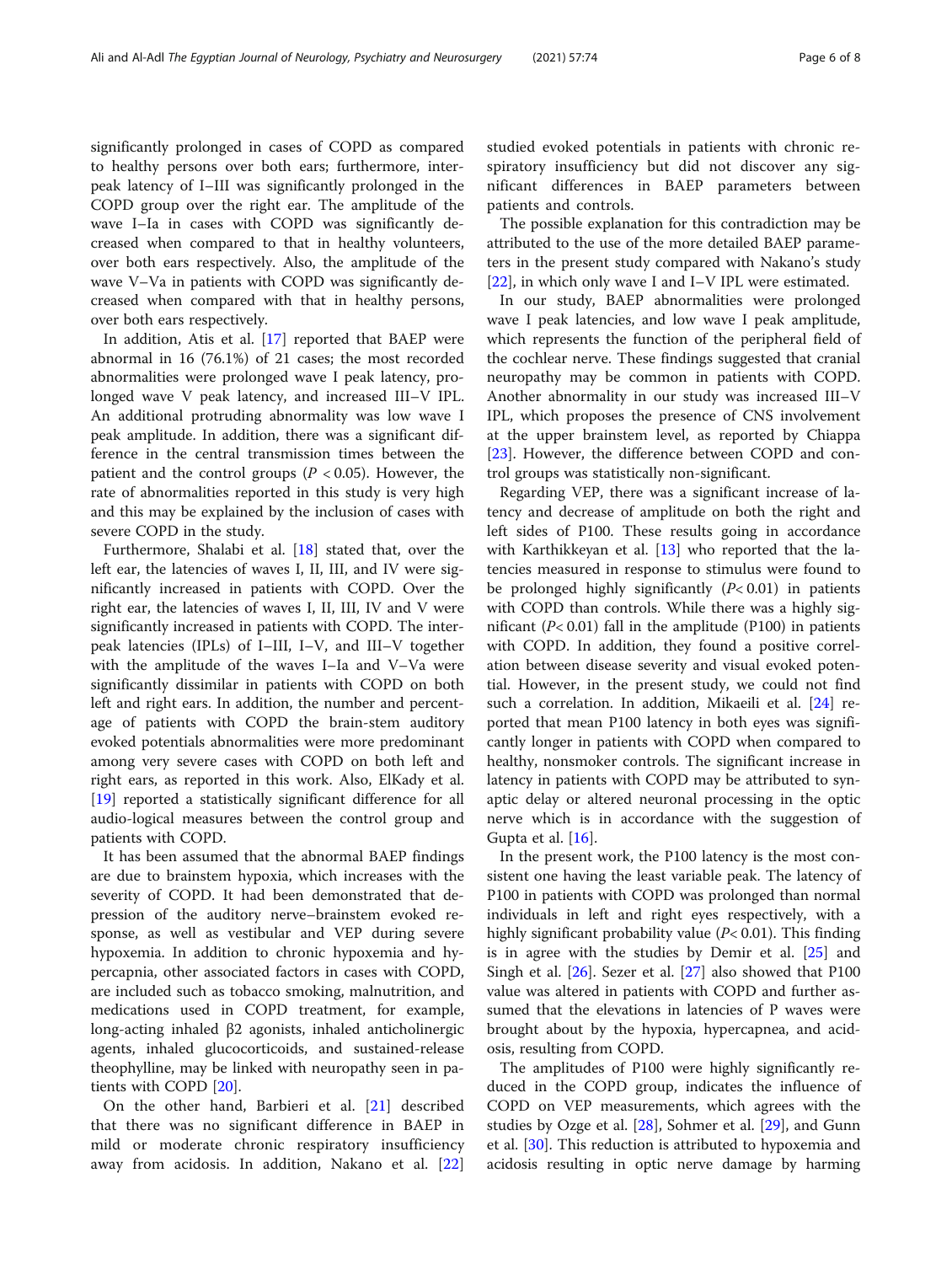<span id="page-6-0"></span>vasa-nervosum that leads to neuronal hyperpolarization and decreased excitability. On the opposing, this parameter was unaltered in patients with COPD as reported by Gupta et al. [16]. and Demir et al. [\[25](#page-7-0)].

Regarding to EEG changes, there was a significant increase in the COPD group when compared to the control group (20.0% vs 3.3%, respectively). No case of those with EEG changes had epileptic seizures, 8 patients from the COPD group have EEG changes, five of them have focal EEG changes and three have generalized EEG changes. One of the 30 control subjects had focal EEG changes. Ozge et al. [\[28\]](#page-7-0) reported five patients (from 54 patients with severe COPD) in the COPD group 9.25% and one from 24 in the control group 4.1% showed a specific frontotemporal slow wave pattern on EEG, especially in the left cerebral hemisphere; however, none had epileptiform EEG abnormalities and significant amplitude asymmetry. Also, John et al. [\[31\]](#page-7-0) described that the presence of slow waves in frontal EEG leads, the proportion of patients with abnormal cognitive scores were increasing and related to increased severity of COPD but not statistically significant.

In contrast, Bernhard et al., [\[32](#page-7-0)] reported that although patients with COPD often complain of fatigue and cognitive disturbances, they did not find a change in the EEG band distribution in their patient group.

#### Conclusion

In patients with COPD, the central nervous system could be affected subclinically as the severity of COPD increased and the patients should be electrophysiologically monitored for early detection of nervous system affection.

#### Abbreviations

COPD: Chronic obstructive pulmonary disease; GOLD: Global Initiative for Chronic Obstructive Lung Disease; VEP: Visual evoked potential; EEG: Electroencephalogram; BAEP: Brainstem auditory evoked potential

#### Acknowledgements

Not applicable

#### Authors' contributions

HA contributed to the research idea, methodology, data collection, analysis and data interpretations, general supervision of the research group, writing of the manuscript, and drafting and revising the manuscript. AS contributed to the data collection, data analysis, data interpretations, writing of the manuscript, and drafting and revising the manuscript. The authors read and approved the final manuscript.

#### Funding

No funding sources for this research had been declared (financial or nonfinancial). Funding was provided by the researchers.

#### Availability of data and materials

Findings on which the conclusions of the manuscript rely are summarized in the manuscript. For further inquiries, please contact the corresponding author.

#### **Declarations**

#### Ethics approval and consent to participate

The study was approved by the local Ethics committee of Damietta faculty of medicine Al-Azhar University. Registration Number: IRB 00012367 - 18-12- 003. Issuing: 25 Dec 2018, Expiration Date: valid until 24 Dec 2021, Damietta faculty of medicine IRB, Al-Azhar University. Before participation in the study, the study procedure was clarified for each subject, and verbal consent was provided by each person of the participants and was approved by the ethical committee as the study procedure do not interfere with any medical conditions and no effects on the health of participants.

#### Consent for publication

Not applicable.

#### Competing interests

The authors declare that they have no competing interests.

#### Author details

<sup>1</sup>Neurology Department, Faculty of Medicine, Al-Azhar University, Damietta, Egypt. <sup>2</sup>Internal Medicine Department, Faculty of Medicine, Al-Azhar University, Damietta, Egypt.

#### Received: 18 December 2020 Accepted: 25 April 2021 Published online: 14 June 2021

#### References

- 1. Jiang Z, Zhu L. Update on molecular mechanisms of corticosteroid resistance in chronic obstructive pulmonary disease. Pulm Pharmacol Ther. 2016;37:1–8.
- 2. Kazi K, Mehta A, Mulla M. Electrophysiological evaluation of peripheral nerves in patients with COPD. IJBAP. 2012;1(1):83–7.
- 3. Tkác J, Man SF, Sin DD. Systemic consequences of COPD. Ther Adv Respir Dis. 2007;1:47–59.
- 4. Van Gestel AJ, Steier J. Autonomic dysfunction in patients with COPD. J Thorac Dis. 2010;2:215–22.
- 5. Doehner W, Haeusler KG, Lainscak M. Neurological and endocrinological disorders: orphans in COPD. Respir Med. 2011;105(Suppl 1):S12–9.
- 6. Kirkil G, Tug T, Muz MH. The evaluation of cognitive functions with P300 test for COPD patients in attack and stable period. Clin Neurol Neurosurg. 2007;109:553–60.
- 7. Agrawal D, Vohra R, Gupta P. Subclinical peripheral neuropathy in stable middle-aged patients with COPD. Singapore Med J. 2007;48(10):887.
- 8. Global Initiative for Chronic Obstructive Lung Disease (GOLD) (2014): Global strategy for the diagnosis, management and prevention of COPD; 2014. Available at: <http://www.goldcopd.org>. Accessed 4 Feb 2015
- 9. American thoracic society. Standard for the diagnosis and care of patients with COPD. Am J Respir Crit Care Med. 1995;152:S77–121.
- 10. American Thoracic Society, European Respiratory Society. American Thoracic Society/European Respiratory Society statement: standards for the diagnosis and management of individuals with alpha-1 antitrypsin deficiency. Am J Respir Crit Care Med. 2003;168:818.
- 11. Karl E. Misulis and Thomas C. Head. Brainstem auditory evoked potentials, Visual evoked potentials. Part II: Electroencephalography. In: Karl E. Misulis and Thomas C. Essential of clinical neurophysiology; 3rd edition. Garland Science; 2003.191-208, 37-83.
- 12. Calik-Kutukcu E, Savci S, Saglam M. A comparison of muscle strength and endurance, exercise capacity, and fatigue in patients with COPD and healthy subjects: a cross-sectional study. BMC Pulmon Med. 2014;14:6–13.
- 13. Karthikkeyan K, Padma K, Rao VB. Evaluation of Visual Evoked Potential in Patients with COPD. Indian J Physiol Pharmacol. 2015;59(2):182–8.
- 14. Kayacan O, Beder S, Karnak D. Neurophysiological changes in COPD patients with chronic respiratory insufficiency. Acta Neurol Belg. 2001;101:160–5.
- 15. Ozge A, Atis S, Sevim S. Subclinical peripheral neuropathy associated with COPD. Electromyogr Clin Neurophysiol. 2001;41:185–91.
- 16. Gupta PP, Sood S, Agarwal D. Assessment of VEP in stable COPD patients with no visual impairment. Ann Thorac Med. 2010;5:222–7.
- 17. Atis S, Ozge A, Sevim S. The brainstem auditory evoked potential abnormalities in severe COPD. Respirology. 2001;6:225–9.
- 18. Shalabi N, Abdel El-Salam M, Abbas A. Brain-stem auditory evoked responses in COPD patients. Egypt J Chest Dis Tuberc. 2012;61:313–21.